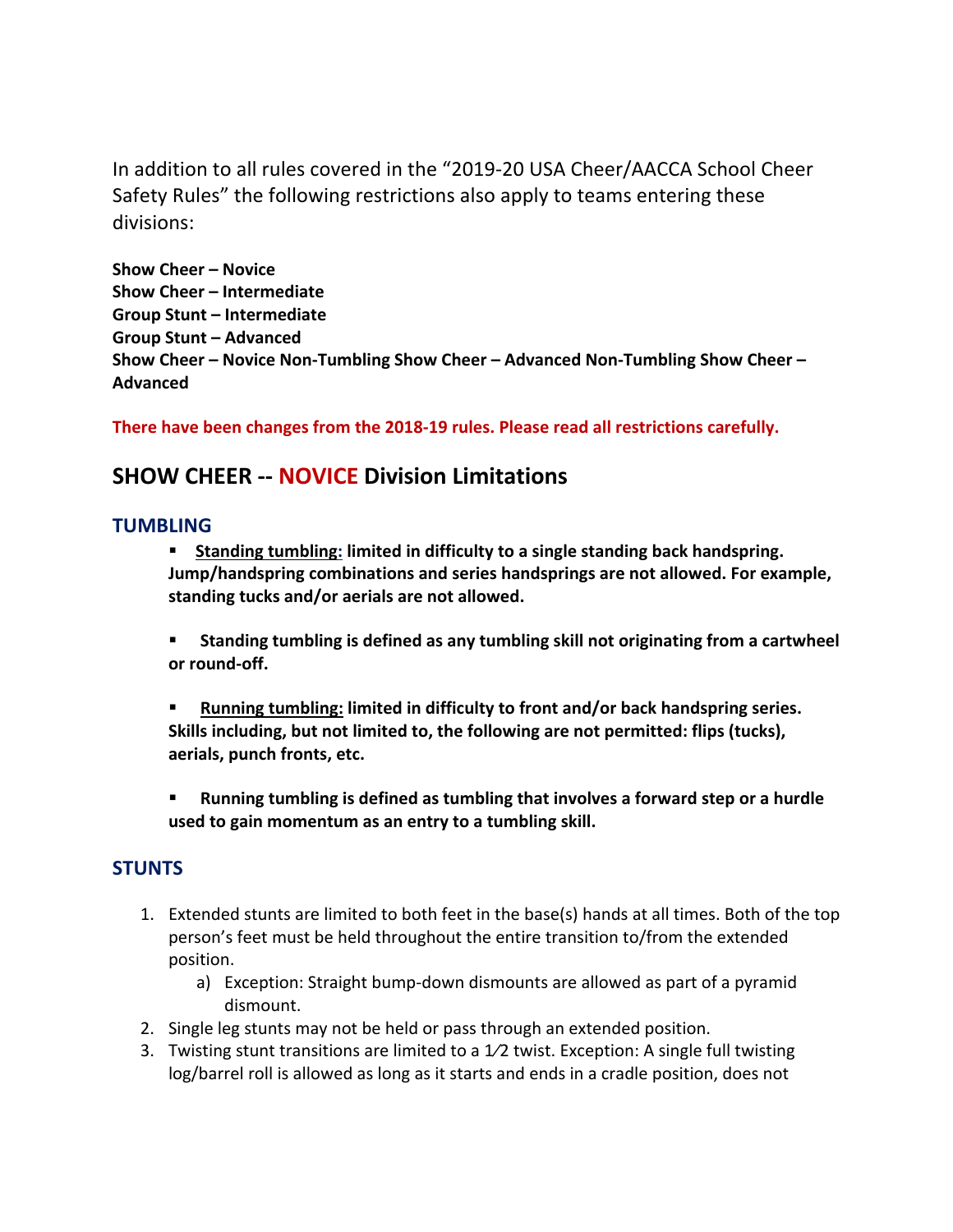involve any skill other than the twist, and is not assisted by and/or connected to another top person.

- 4. All release moves must land in a cradle.
- 5. The only stunt inversions allowed are:
	- a) Transitions from ground level inversions *up* to non-inverted positions. Example: Going from a handstand on the ground to a non-inverted stunt such as a shoulder sit is allowed.
	- b) Suspended forward rolls where two people on the performing surface control the top person in a suspended forward roll with continuous hand-to-hand contact to a stunt, two person cradle, loading position, or the performing surface. If caught in a cradle, load, or stunt, the new catchers must be in place and may not be involved in any other skill when the suspended forward roll is initiated. During the roll, the feet of the top person must be released.
	- c) Dismounts to the performing surface from waist level stunts. Example: Waist level prone to forward roll dismount or cradle position to back walkover dismount.

#### **PYRAMIDS**

- 1. All single leg extended stunts must be braced by two top persons at prep level or lower. The braced connection must be established at prep level or lower before the stunt passes into the extended level, and constant contact between the top person and the bracers must be maintained while the top person is on one leg above prep level.
- 2. Any time a top person is released by bases during a pyramid transition, the top person must be braced by two top persons at prep level or below with hand-arm connection only and constant contact between the top person and the bracers must be maintained throughout the transition.
- 3. Twisting pyramid transitions are limited to a  $1/2$  twist.
- 4. Pyramid inversions are not allowed.

### **DISMOUNTS**

- "Dismount" is defined as the movement of a top person from a stunt and/or pyramid to a cradle position or to the performing surface.
- Only straight pop downs/bump downs, basic straight cradles, 1/4 turn dismounts, and dismounts from waist level inversions are allowed. All other dismounts are prohibited.

### **TOSSES**

The only body position allowed is a straight ride.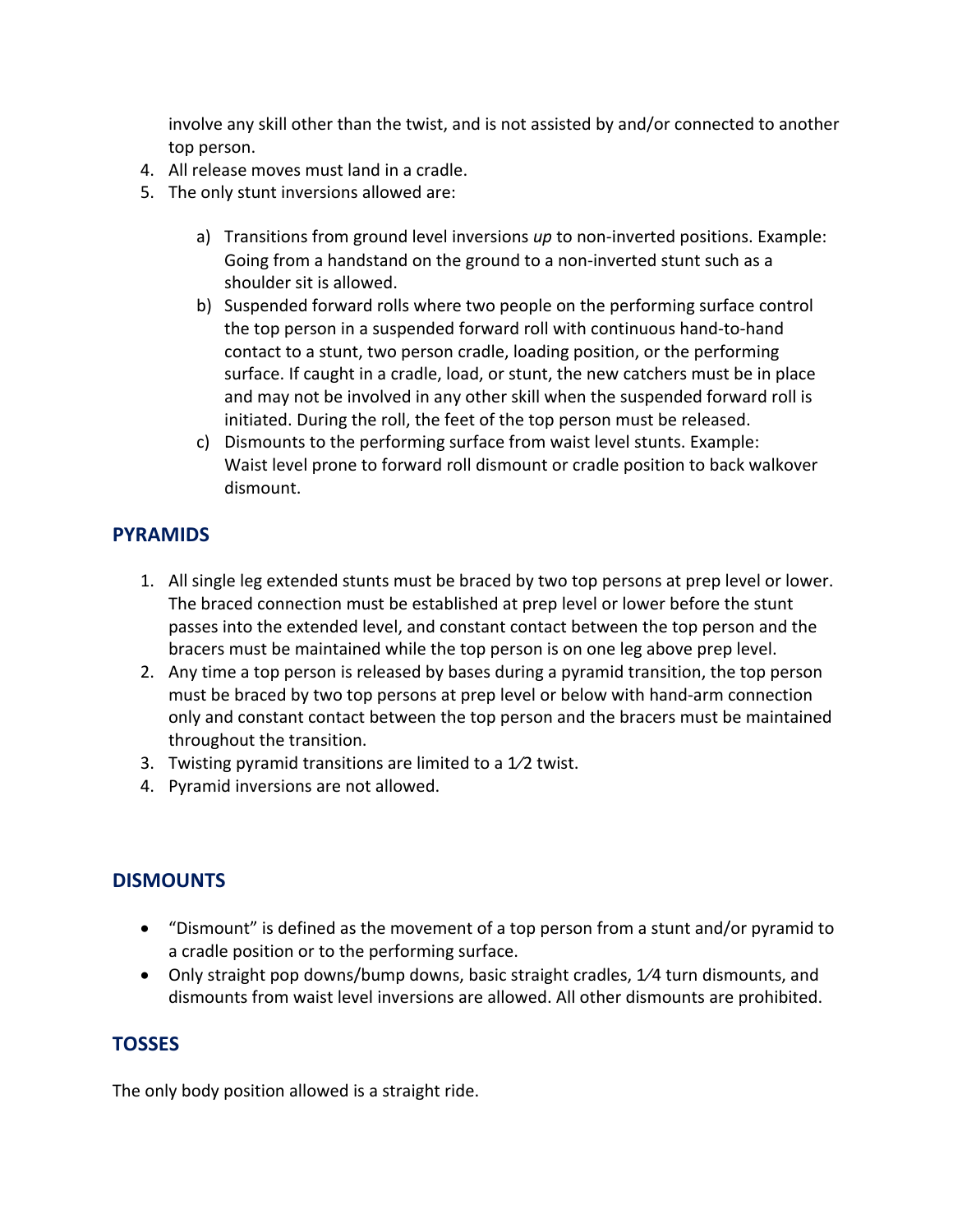# **SHOW CHEER AND/OR GROUP STUNT -- INTERMEDIATE Division Limitations**

### **TUMBLING**

- **Standing Tumbling: limited in difficulty to a standing back handspring series and/or jump/handspring(s) combination. Tucks and/or aerials are not allowed. For example, a standing back tuck or standing back handspring back tuck is not allowed.**
- **Standing tumbling is defined as any tumbling skill not originating from a cartwheel or round-off.**
- **Running Tumbling: limited in difficulty to tucks. Round off back tucks and round off back handspring back tucks are examples of skills that are allowed. Aerial cartwheels are also allowed. Punch fronts are not allowed. Cartwheel tucks, cartwheel tucked flips and/or cartwheel back handspring(s) tucks are not allowed. The following types of advanced running tumbling skills are prohibited: X-outs, layouts, full twists, etc. No tumbling is allowed after a tuck (flip) or aerial skill.**
- **Running tumbling is defined as tumbling that involves a forward step or a hurdle used to gain momentum as an entry to a tumbling skill.**

### **STUNTS**

- 1. Extended single leg stunts are allowed.
- 2. Only a 1/2 twist is allowed to any extended single leg stunt.
- 3. All other twisting transitions may not exceed 1 twisting transition.
- 4. Stunt release moves must start at or below prep level and must be caught at prep level or below.
- 5. Release moves may not pass above the base's/bases' extended arm level.

### **PYRAMIDS**

- 1. All pyramid twisting transitions must follow all dismount and stunt twisting transition rules.
- 2. Pyramid inversions: A braced forward or backward flip is allowed while adhering to the "USA Cheer/AACCA School Cheer Safety Rules" rules on braced flips; however, two bracers are required, no twisting is allowed, and the flip must end in a cradle dismount or cradle transition position.
- 3. Extended single leg stunts may not be braced by other extended single leg stunts.

### **DISMOUNTS**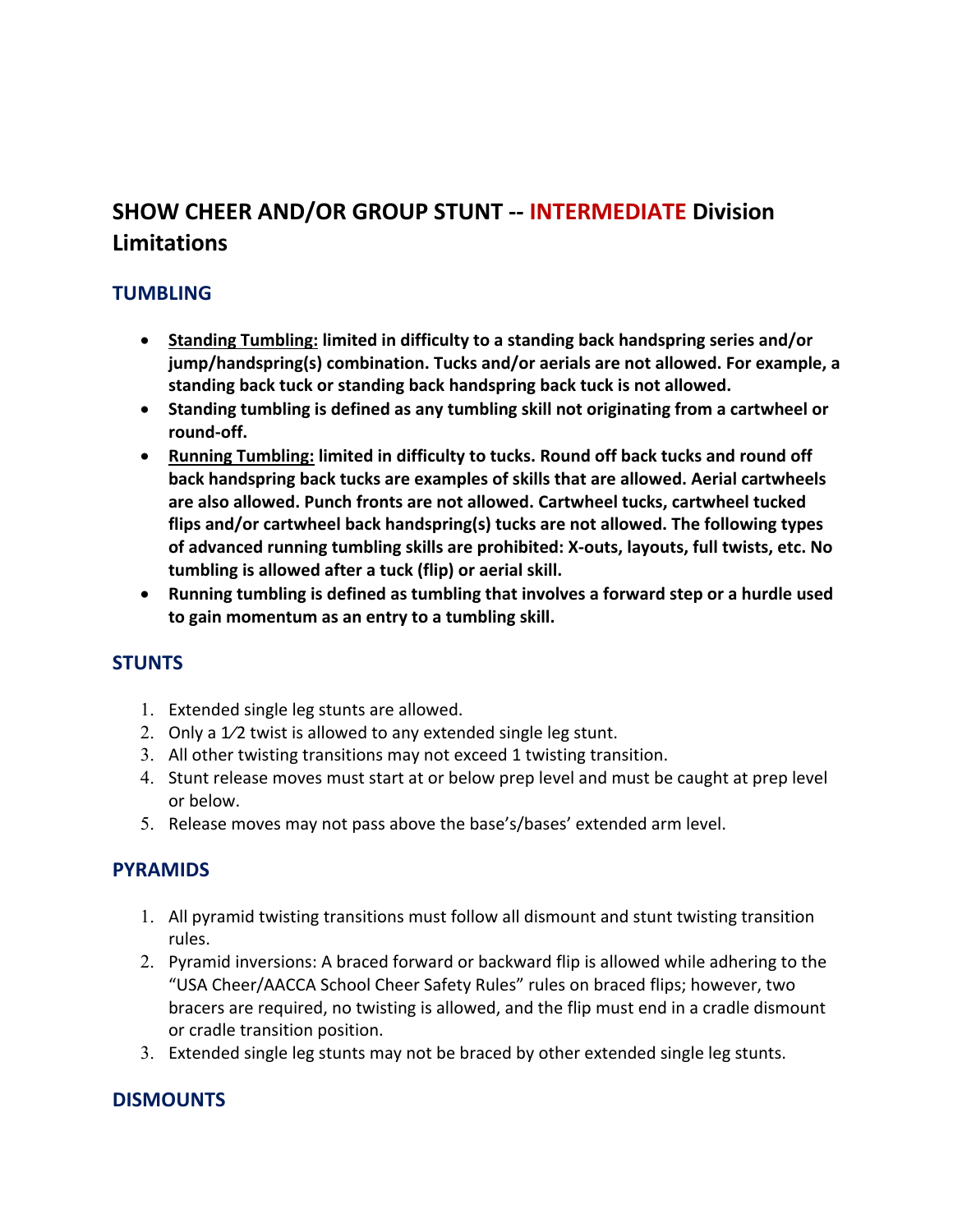- "Dismount" is defined as the movement of a top person from a stunt and/or pyramid to a cradle position or to the performing surface. Single leg extended stunts (liberty, heelstretch, arabesque, scorpion, etc.) are only allowed up to 1⁄4 twist.
- Up to 1 twist is allowed from a platform position. Up to 11⁄4 twists are allowed from any two leg stunts.

#### **TOSSES**

Limited to one trick only during a toss (i.e. one toe touch). Examples of skills not allowed: A kick followed by a twist, or a ball to an X.

### **SHOW CHEER – NOVICE NON-TUMBLING Division Limitations**

Non-Tumbling Novice teams will follow the 2019-20 Novice Division Limitations for Stunts, Pyramids, Dismounts, and Tosses. The following tumbling skill restrictions apply to the Non-Tumbling division.

#### **STANDING/RUNNING TUMBLING**

This division prohibits all standing and/or running tumbling. This includes forward and backward rolls, cartwheels, round offs, handsprings, tucks (flips), etc. Skills connected and/or within stunts are allowed. Example: Braced forward 3⁄4 suspended roll dismount is allowed.

### **SHOW CHEER – ADVANCED NON-TUMBLING Division Limitations**

Non-Tumbling Advanced teams will follow the "2019-20 USA Cheer/AACCA School Cheer Safety Rules" with additional tumbling skill restrictions for the division.

#### **STANDING/RUNNING TUMBLING**

This division prohibits all standing and/or running tumbling. This includes forward and backward rolls, cartwheels, round offs, handsprings, tucks (flips), etc. Skills connected and/or within stunts are allowed. Example: Braced forward 3⁄4 suspended roll dismount is allowed.

# **SHOW CHEER AND/OR GROUP STUNT -- ADVANCED Division Limitations**